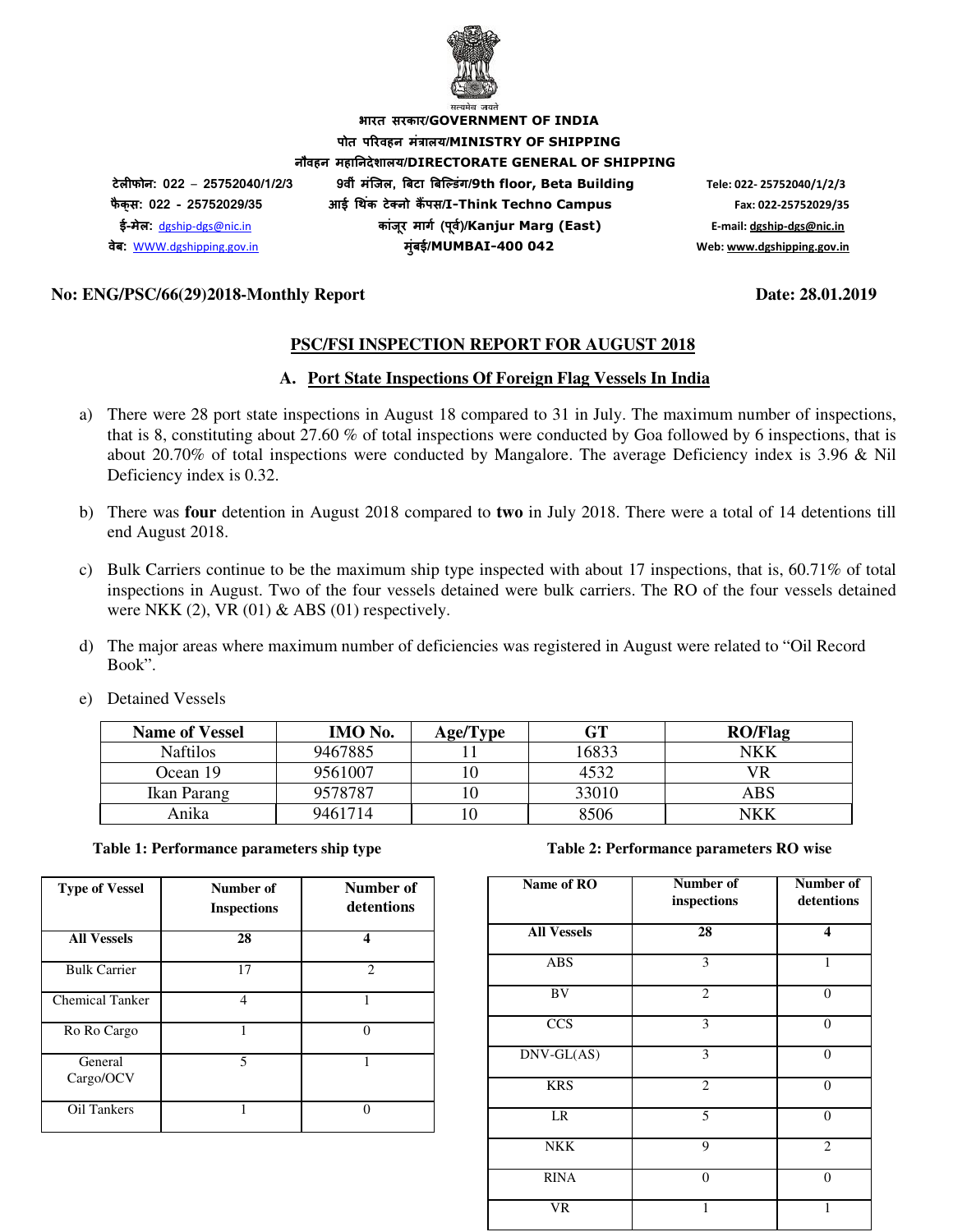### **Table 3: Deficiencies Break-up**

| <b>Deficiency Code &amp; Name</b>                              | No. of                  |
|----------------------------------------------------------------|-------------------------|
|                                                                | <b>Deficiencies</b>     |
| 01199: Other (certificates)                                    | 12                      |
| 01314 : Shipboard oil pollution emergency plan (SOPEP)         | 6                       |
| 01315 : Oil record book                                        | 34                      |
| 01320: Garbage record book                                     | 9                       |
| 01324: Material Safety Data Sheets (MSDS)                      | 6                       |
| 02105 : Steering gear                                          | 11                      |
| 02108 : Electrical installations in general                    | $\overline{\mathbf{3}}$ |
| 02117 : Decks - corrosion                                      | $5 \mid$                |
| 03109 : Machinery space openings                               | $\overline{c}$          |
| 04103 : Emergency, lighting, batteries and switches            | $\mathbf{z}$            |
| 04116 : Means of communication between safety centre and other | $\mathbf{2}$            |
| 07110 : Fire fighting equipment and appliances                 | $\overline{4}$          |
| 09209 : Electrical                                             | 6                       |
| 09230 : Adequate lighting - mooring arrangements               | 5                       |
| 09297: Other (working space ILO)                               | $\mathbf{1}$            |
| 10109 : Lights, shapes, sound-signals                          | 3                       |
| <b>Total Deficiencies</b>                                      | 111                     |

### **B. Flag State Inspections Of Indian Flag Vessels**

- a) There were 54 Flag state inspections in August 18 compared to 37 in July 18. The maximum numbers of inspections, that is, 17 constituting about 31.48% of total inspections were conducted by Kandla.
- b) The monthly performance trends of ships inspected between January-August 2018 indicates that after nil detentions in first three months of 2018, the detentions are on a rise with about 5 detentions in last 4 months; however, in August there were **three** detentions, taking the total to 8 detentions at the end of August 2018. The average Deficiency index is 8.67 & Nil Deficiency index is 0.04.
- c) **Recognized Organizations**: IRS with 39 inspections has the highest number of single class ships inspected in August 2018 and out of them 2 were detained where as other detention was for a dual class vessel with IRS issuing statutory certificates on behalf of GoI.
- d) **Owners/Managers**: SCI Ltd with 7 inspections has the highest number of ships inspected in August 2018.

#### e) **Detained Vessels:**

| <b>Name of Vessel</b> | <b>IMO</b> No. | Age/Type | $\operatorname{GT}$ | <b>RO/Flag</b> |
|-----------------------|----------------|----------|---------------------|----------------|
| M.V. Vighnharta       | 8015659        |          | 40504               | IRS            |
| Oaktree               | 9047374        |          | 28277               | <b>IRS</b>     |
| Tag-7                 | 9379002        |          | 1906                | <b>IRS/DNV</b> |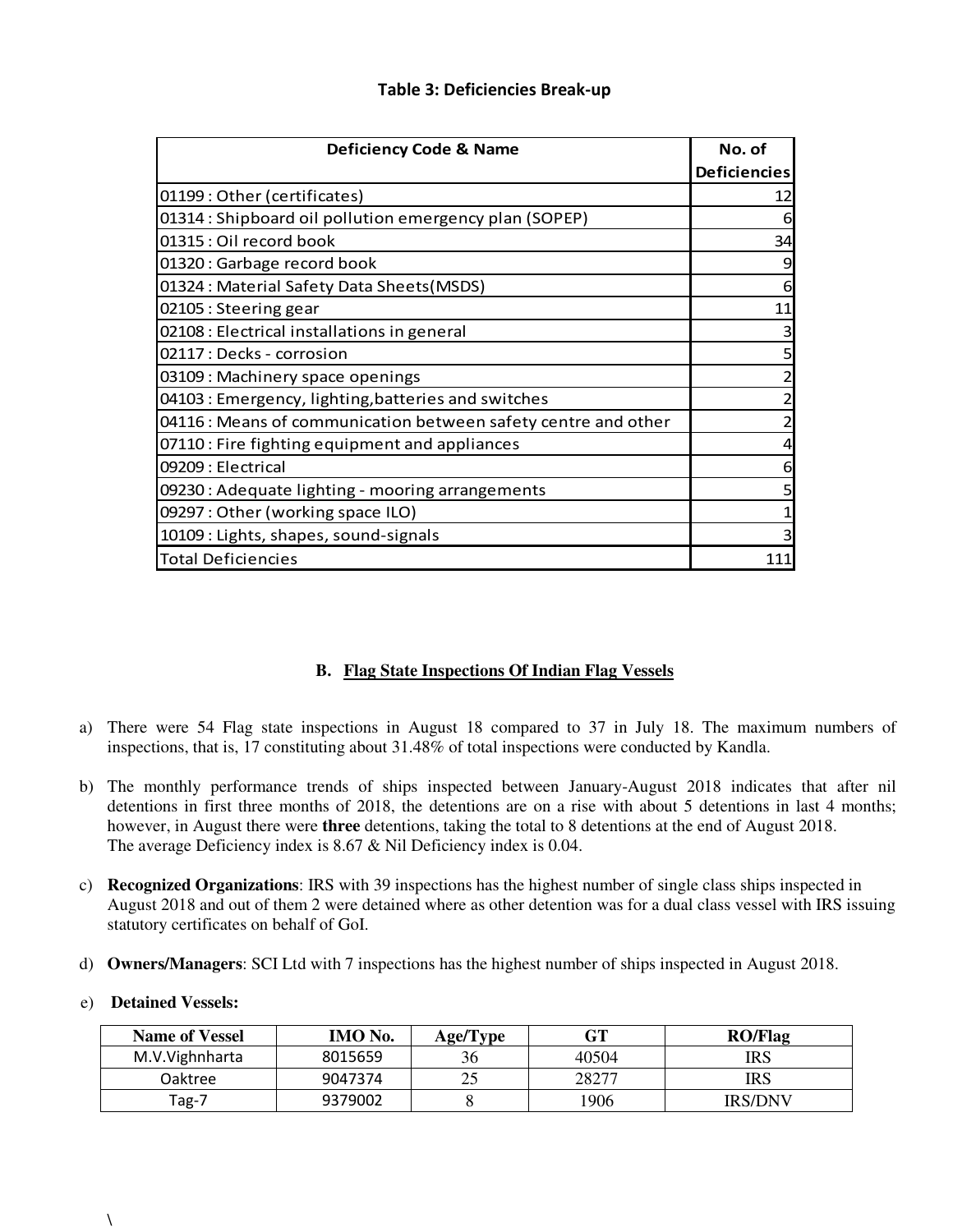### **Table 1: Performance parameters ship type**

| <b>Type Of Vessel</b>            | No. of Inspections No. of Detentions |   |
|----------------------------------|--------------------------------------|---|
| <b>Bulk Carrier</b>              |                                      |   |
| <b>Container Ship</b>            |                                      |   |
| Gas Carrier                      |                                      |   |
| General Cargo/Multi-Purpose Ship |                                      |   |
| MODU Or FPSO                     |                                      |   |
| <b>Offshore Service Vessel</b>   |                                      |   |
| Oil Tanker                       |                                      |   |
| Other Types Of Ship              | 11                                   |   |
| Passenger Ship                   |                                      |   |
| Tugboat                          | 13                                   |   |
| <b>Grand Total</b>               | 54                                   | 3 |

| Table 2: Performance parameters RO wise |  |
|-----------------------------------------|--|
|-----------------------------------------|--|

| Recognized<br>Organization/s | Number of<br><b>Inspections</b> | Number of<br>detentions |
|------------------------------|---------------------------------|-------------------------|
| <b>IRS/ABS</b>               | 3                               |                         |
| <b>IRS/BV</b>                | O                               |                         |
| $IRS/DNV-GL(AS)$             | 6                               |                         |
| <b>IRS/LR</b>                | $\mathfrak{D}$                  |                         |
| <b>IRS/NK</b>                | 4                               |                         |
| <b>IRS</b>                   | 39                              | っ                       |

| Performance Parameters based upon ship type and age |                  |                  |                  |                  |                  |                  |                  |                  |
|-----------------------------------------------------|------------------|------------------|------------------|------------------|------------------|------------------|------------------|------------------|
|                                                     | $0-5$ yrs        |                  | $6-15$ yrs       |                  | 16-25 yrs        |                  | $>$ 25 yrs       |                  |
| <b>Ship Type</b>                                    | No. of<br>insps. | No. of<br>detns. | No. of<br>insps. | No. of<br>detns. | No. of<br>insps. | No. of<br>detns. | No. of<br>insps. | No. of<br>detns. |
| All Vessels                                         | 3                | $\mathbf{0}$     | 20               | $\mathbf{1}$     | 19               | $\mathbf{1}$     | 12               | 1                |
| <b>Bulk Carrier</b>                                 | $\mathbf{1}$     | $\Omega$         | 4                | $\Omega$         | $\Omega$         | $\Omega$         | $\mathbf{1}$     | $\mathbf{1}$     |
| OCV/General Cargo/Multi-<br>Purpose                 | $\mathbf 0$      | 0                | $\mathbf{1}$     | $\Omega$         | $\overline{2}$   | $\mathbf 0$      | $\mathbf 0$      | $\mathbf 0$      |
| Off shore service vessels                           | $\mathbf{1}$     | $\Omega$         | $\mathbf{1}$     | $\mathbf{0}$     | $\Omega$         | $\Omega$         | $\Omega$         | $\Omega$         |
| <b>Oil Tankers</b>                                  | $\mathbf 0$      | 0                | $\mathbf{1}$     | $\Omega$         | 4                | $\mathbf{1}$     | $\overline{2}$   | $\mathbf 0$      |
| <b>Container Vessels</b>                            | $\Omega$         | $\Omega$         | $\overline{2}$   | $\Omega$         | $\overline{2}$   | $\Omega$         | $\Omega$         | $\Omega$         |
| Passenger Vessels                                   | $\mathbf{0}$     | $\Omega$         | $\Omega$         | $\Omega$         | $\mathbf{1}$     | $\mathbf 0$      | 1                | $\Omega$         |
| <b>Gas Carrier</b>                                  | $\mathbf{0}$     | $\Omega$         | $\mathbf{1}$     | $\Omega$         | $\mathbf{1}$     | $\Omega$         | $\overline{2}$   | $\Omega$         |
| <b>Tug Boats</b>                                    | 1                | $\mathbf 0$      | 5                | $\mathbf 0$      | $\overline{7}$   | $\mathbf 0$      | $\mathbf 0$      | 0                |
| Other Type of Ships                                 | $\mathbf 0$      | $\mathbf 0$      | 5                | $\mathbf{1}$     | $\overline{2}$   | $\mathbf 0$      | 4                | $\Omega$         |
| MODU or FPSO                                        | $\mathbf 0$      | $\mathbf 0$      | $\mathbf 0$      | $\mathbf 0$      | $\mathbf 0$      | $\mathbf 0$      | $\overline{2}$   | 0                |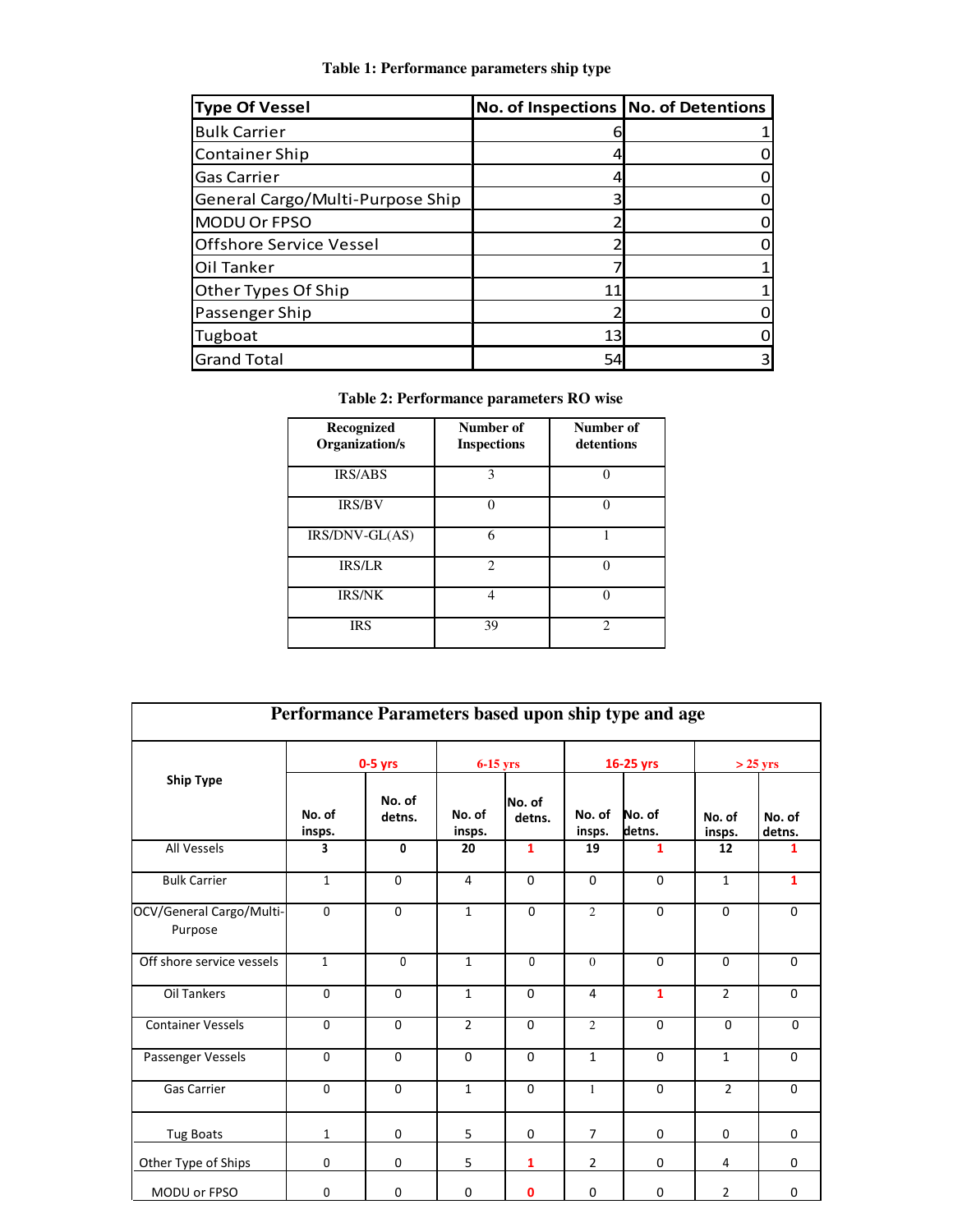# **Performance of vessels: Based on ship type and size**

| Vessels<500GT                   | No. of insps. | No. of<br>detns. |
|---------------------------------|---------------|------------------|
| All Vessels inspected $<$ 500GT | 13            |                  |
| Offshore Service Vessel         |               |                  |
| Other Cargo Vessel              |               |                  |
| Passenger Ships                 |               |                  |
| Tug Boats                       | 13            |                  |

| Vessels >= $500GT$ &< $3000gt$             | No. of insps.  | No. of<br>detns. |
|--------------------------------------------|----------------|------------------|
| All Vessels inspected >=500GT<br>&< 3000GT | 16             |                  |
| <b>Bulk Carrier</b>                        | $\overline{c}$ | 0                |
| Gas Carrier                                |                | 0                |
| General Cargo                              | 3              | 0                |
| <b>OSV</b>                                 | $\overline{c}$ | 0                |
| Oil Tanker                                 |                | 0                |
| Other Type of Ships                        | 6              |                  |
| Passenger Ships                            |                | 0                |

| $Vessels >= 3000gt$                     | No. of insps. | No. of<br>detns. |
|-----------------------------------------|---------------|------------------|
| All Vessels inspected $\ge$ =<br>3000GT | 25            | $\overline{2}$   |
| <b>Bulk Carrier</b>                     | 4             |                  |
| Container                               | 4             | 0                |
| Gas Carrier                             | 3             | $\Omega$         |
| MODU of FPSO                            | 2             | $\Omega$         |
| Oil Tanker                              | 6             |                  |
| Other Type of Ships                     | 5             | $\Omega$         |
| Passenger Ship                          |               |                  |

# **Performance of Indian Shipping Companies**

|                                   |  | Indian Shipping Company No. of Inspections No. of detentions Indian Shipping Company No. of Inspections No. of detentions |   |
|-----------------------------------|--|---------------------------------------------------------------------------------------------------------------------------|---|
| <b>Dolphin Offshore</b>           |  |                                                                                                                           |   |
| <b>Shipping Ltd</b>               |  | 0 Reliance Industries Ltd.                                                                                                |   |
| Amba Shipping & Logistics         |  |                                                                                                                           |   |
| Pvt., Ltd.,                       |  | <b>Ol Samson Maritime Ltd.</b>                                                                                            |   |
| <b>Ambuja Cements Ltd</b>         |  | <b>O Sanmar Shipping Limited</b>                                                                                          |   |
| <b>Anglo Eastern Ship</b>         |  |                                                                                                                           |   |
| Management (India) Pvt            |  |                                                                                                                           |   |
| Ltd                               |  | 0 SCI                                                                                                                     |   |
|                                   |  | Sea Sparkle Harbour                                                                                                       |   |
| <b>Arkar Logistics Ltd</b>        |  | <b>0 Services Pvt Ltd</b>                                                                                                 |   |
| Dawn Shipping Private             |  |                                                                                                                           |   |
| Limited                           |  | <b>O</b> Seamec Limited                                                                                                   |   |
|                                   |  | Seven Island Shipping Pvt.                                                                                                |   |
| <b>Dream Marine Pyt Ltd</b>       |  | olLtd.                                                                                                                    |   |
| <b>Dredging Corporation Of</b>    |  | <b>Shree Krishna Stevedores</b>                                                                                           |   |
| India                             |  | O Pvt Ltd                                                                                                                 |   |
| Greatship India Ltd.              |  | <b>O Sima Marine India Pvt Ltd</b>                                                                                        |   |
|                                   |  | <b>Synergy Oceanic Services</b>                                                                                           |   |
| K Steamship Pvt Ltd.              |  | O India Pvt.Ltd                                                                                                           |   |
| Kakinada Seaports Ltd.            |  | 0 Tag Offshore Ltd.                                                                                                       |   |
| Lakshdweep                        |  |                                                                                                                           |   |
| <b>Develpoment Corporation</b>    |  | <b>The Adani Harbour</b>                                                                                                  |   |
| Ltd, Kochi                        |  | <b>O Service Pvt. Ltd.</b>                                                                                                |   |
|                                   |  |                                                                                                                           |   |
| <b>M J Marine Service Pvt Ltd</b> |  | O The G. E. Shipping Co. Ltd.                                                                                             |   |
| M/S Safe Sure Marine              |  |                                                                                                                           |   |
| <b>Service Pvt Ltd</b>            |  | <b>0</b> Triton Maritime Pvt Ltd                                                                                          |   |
|                                   |  | Tw Ship Management Pvt.                                                                                                   |   |
| Ocean Sparkle Ltd.                |  | OlLtd.                                                                                                                    |   |
| <b>Polestar Maritime Ltd</b>      |  | <b>O</b> United Shipper Ltd.                                                                                              |   |
| <b>Quadrant Maritime</b>          |  |                                                                                                                           |   |
| Pvt.Ltd                           |  | 1 Van Oord India Pvt. Ltd.                                                                                                | 0 |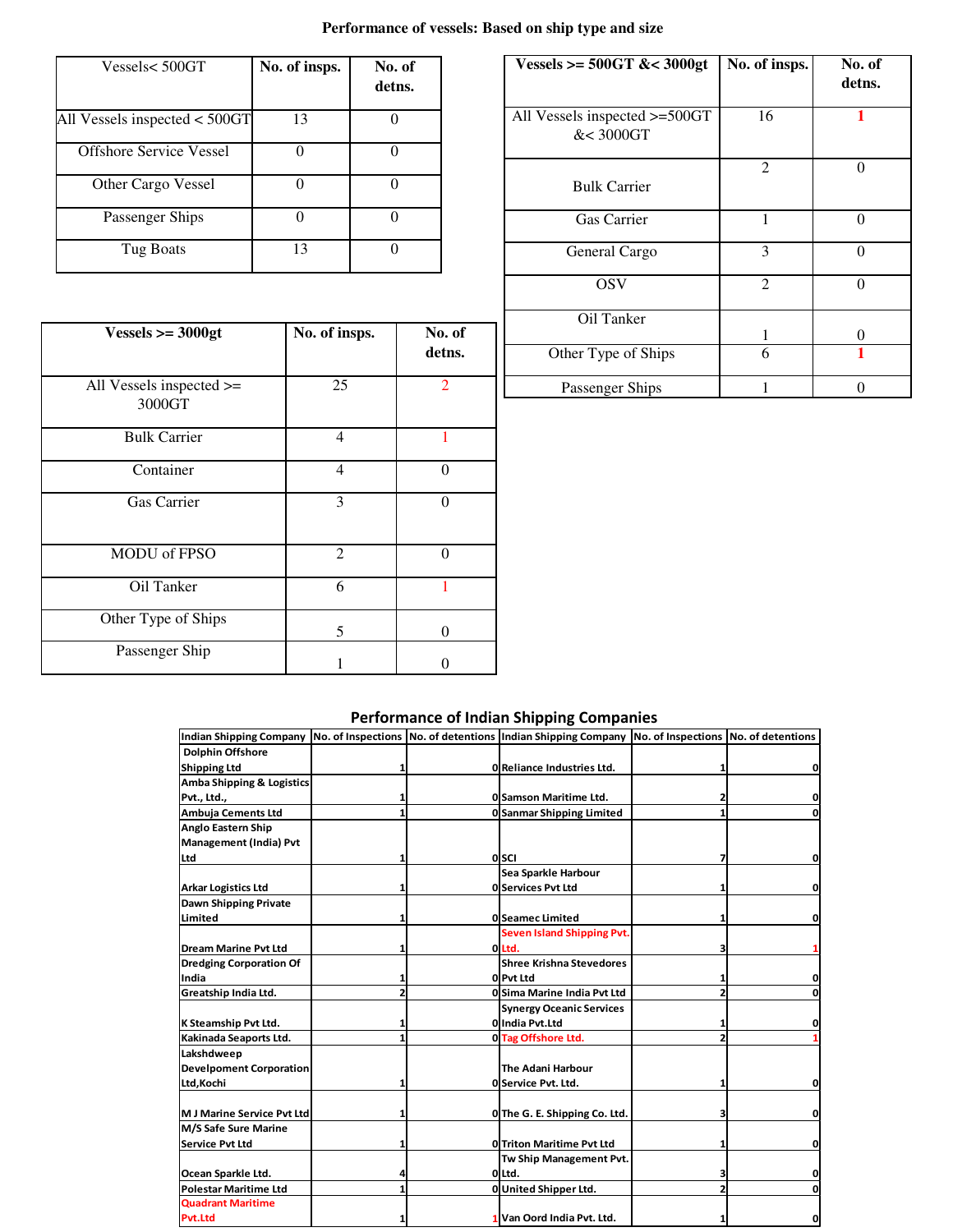| <b>Deficiency Code &amp; Name</b>                         | <b>No. of Deficiencies</b> |
|-----------------------------------------------------------|----------------------------|
| 01101 : Cargo Ship Safety Equipment (including exemption) | 12                         |
| 01113: Minimum Safe Manning Document                      | 34                         |
| 01119 - International Sewage Pollution Prevention Cert.   | 6                          |
| 01123 : Continuous synopsis record                        | 44                         |
| 01134: Other (certificates)                               | 72                         |
| 01201: Certificates for master and officers               | 5                          |
| 01305 : Log-books/compulsory entries                      | 106                        |
| 01308 : Records of rest                                   | 29                         |
| 01309 : Fire control plan - all                           |                            |
| 01310: Signs, indications                                 | 19                         |
| 01314: SOPEP                                              | 4                          |
| 01315 : Oil record book                                   | 8                          |
| 02101 : Closing devices/watertight doors                  | 11                         |
| 02105 : Steering gear                                     | 10                         |
| 02112 : Hull - corrosion                                  | 9                          |
| 02114: Bulkhead -corrosion                                | 12                         |
| 03102 : Freeboard marks                                   | 6                          |
| 03107 : Doors                                             | 8                          |
| 03108 : Ventilators, air pipes, casings                   | 3                          |
| 04101 : Public address system                             | 5                          |
| 04103 : Emergency, lighting, batteries and switches       | 8                          |
| 05102 : Functional requirements                           | 12                         |
| 05114 : Reserve source of energy                          | 11                         |
| 06105: Other (cargo)                                      | 15                         |
| 07110 : Fire fighting equipment and appliances            | 3                          |
| 08111: Other (alarms)                                     | 5                          |
| 09201 : Ventilation (Working spaces)                      | 1                          |
| 09209 : Electrical                                        | 3                          |
| <b>Grand Total</b>                                        | 468                        |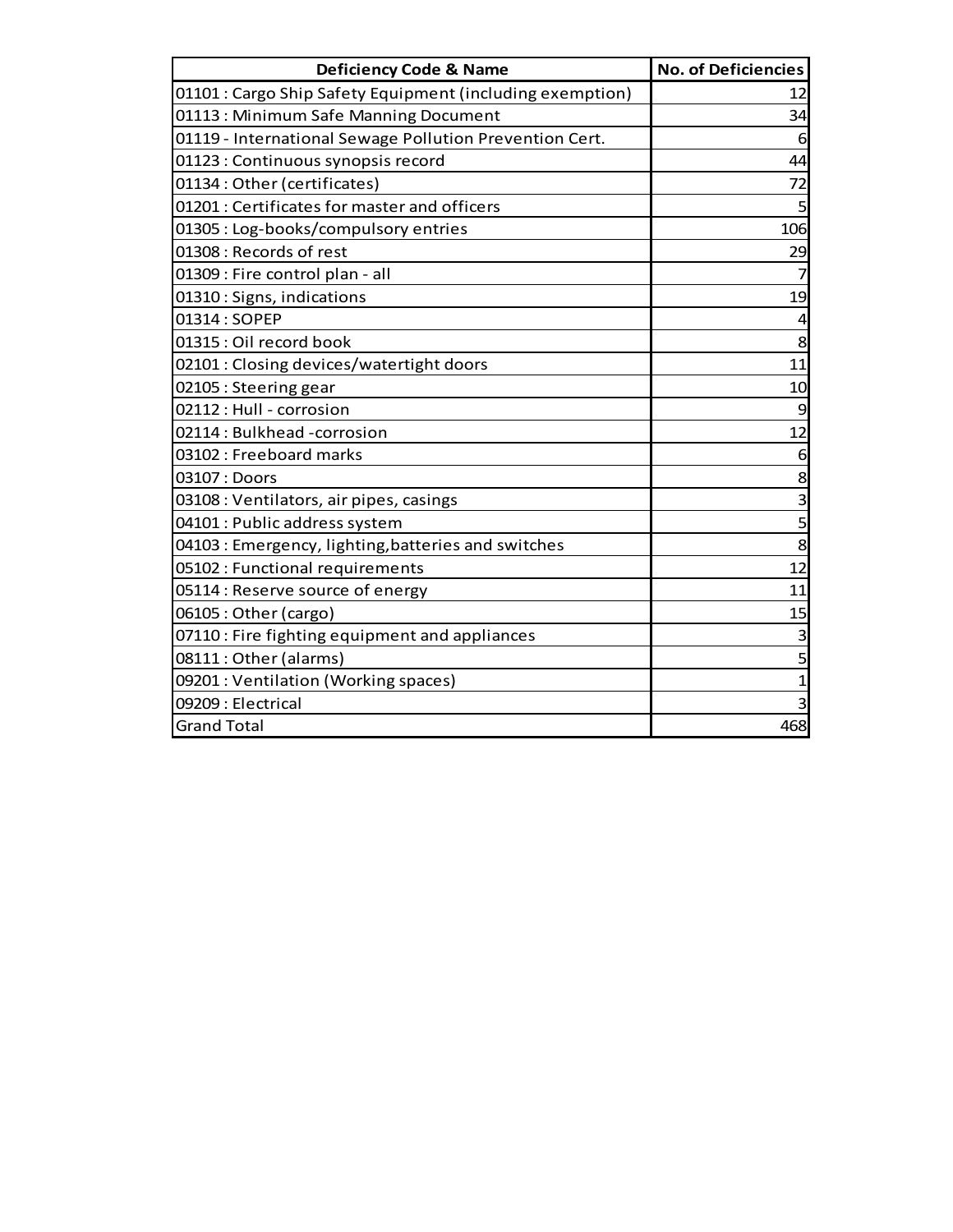#### **C. Port State Inspection of Indian Flag Vessels Abroad**

- a) There was a total of 12 Indian Flag vessels inspected in August 2018 in 7 regional MOU/ PSC regimes.
- b) There was **no** detention in August taking overall detentions in calendar year 2018 till end of August to 5 detentions. The Average Deficiency index is 1.92 & nil Deficiency index is 0.13.
- c) Among the entire PSC regime, with 2 or more inspections, the best performance was that in **Tokyo** MOU with 3 inspections.

**Corrective and Preventive Action:** Master and Chief Engineer were called to the directorate and were given verbal warning.

| <b>Regional MOU/PSC</b><br><b>Regime</b> | Number of<br><b>Inspections</b> | Number of<br>detentions |
|------------------------------------------|---------------------------------|-------------------------|
| <b>Black Sea</b>                         |                                 | $\Omega$                |
| <b>IOMOU</b>                             |                                 | ∩                       |
| Paris                                    |                                 | $\Omega$                |
| Riyadh                                   |                                 | $\Omega$                |
| Tokyo                                    | 4                               | $\Omega$                |
| <b>USCG</b>                              | $\mathfrak{D}$                  | U                       |
| Vina-Del-Mer                             | $\mathfrak{D}$                  | O                       |

### **Performance under various PSC regimes**

#### **Performance based upon ship type and age**

| <b>Type of Vessel</b>               | Number of<br><b>Inspections</b> | Number of<br>detentions |
|-------------------------------------|---------------------------------|-------------------------|
| <b>Bulk Carrier</b>                 |                                 |                         |
| 0-5 Years                           | 1                               | 0                       |
| 5-15 Years                          | 5                               |                         |
| >15 Years                           | $\mathcal{D}_{\mathcal{L}}$     |                         |
| <b>Chemical Tanker</b><br>0-5 Years | 0                               | 0                       |
| 5-15 Years                          | 0                               | 0                       |
| >15 Years                           |                                 |                         |

| <b>Type of Vessel</b> | No. of             | No. of            |
|-----------------------|--------------------|-------------------|
|                       | <b>Inspections</b> | <b>Detentions</b> |
| <b>Container</b>      |                    |                   |
| 0-5 Years             | $\bf{0}$           | $\bf{0}$          |
| 5-15 Years            | 0                  | $\bf{0}$          |
| >15 Years             | $\bf{0}$           | $\bf{0}$          |
| <b>GAS CARRIER</b>    |                    |                   |
| 0-5 Years             | $\bf{0}$           | $\bf{0}$          |
| <b>5-15 Years</b>     | 0                  | 0                 |
| >15 Years             | 0                  | 0                 |
|                       |                    |                   |
| <b>Oil Tanker</b>     |                    |                   |
| 0-5 Years             | 1                  | $\bf{0}$          |
| 5-15 Years            | 1                  | $\bf{0}$          |
| >15 Years             | 1                  | 0                 |